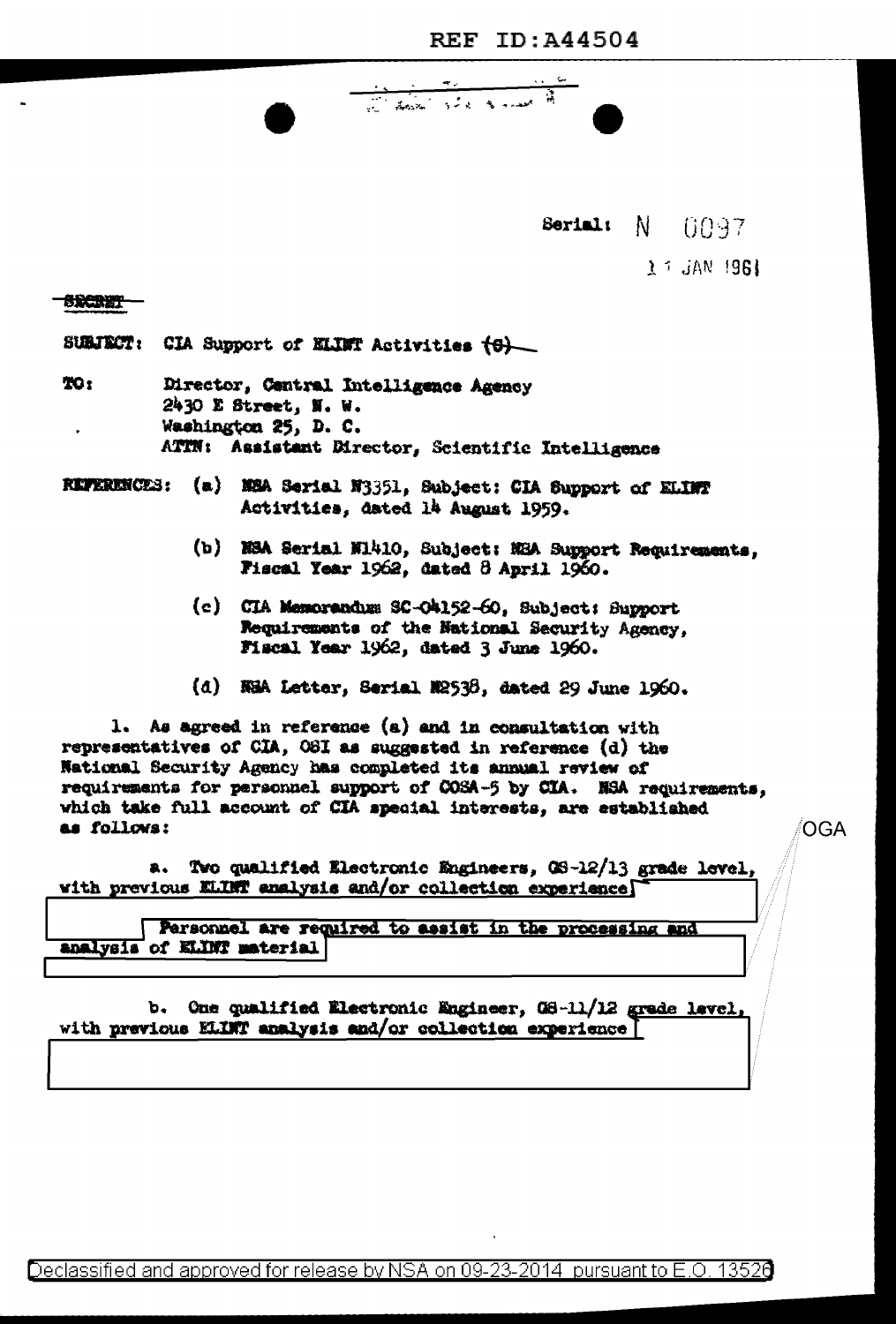**REF ID: A44504** 

 $\mathcal{L}$ 

 $\sim$  13 -44  $\mu$ 

**SECTOR** 

Serial:

N

0097

c. Two qualified Electronic Engineers, 06-12/13 grade level with previous ELINT analysis and/or collection experience, [

d. One qualified Electronic Engineer, 08-13/14 grade level, with previous CIA KLINT analysis or collection experience, for assisting in the preparation of specialized ELIMT tasks, technical support and guidance. Assignment of CIA personnel for this function is essential for the necessary NSA/CIA collaboration in effecting optimum management of these resources. OGA

2. With respect to the positions noted in paragraph 2a. above, both presently assigned under previous agreements are considered highly desirable for the proposed assignment. Regarding the positions noted in paragraph 2c. above, it is suggested also presently assigned, would be considered a that most satisfactory selection for assignment to one of the requested billets.

4. Although the references pertain to the NSA external support requirements for Fiscal Year 1962, it is requested that the foregoing personnel amendments be made effective with your concurrence.

 $5 + H$  FROST

L. H. PROST Vice Admiral, USN Director

OGA